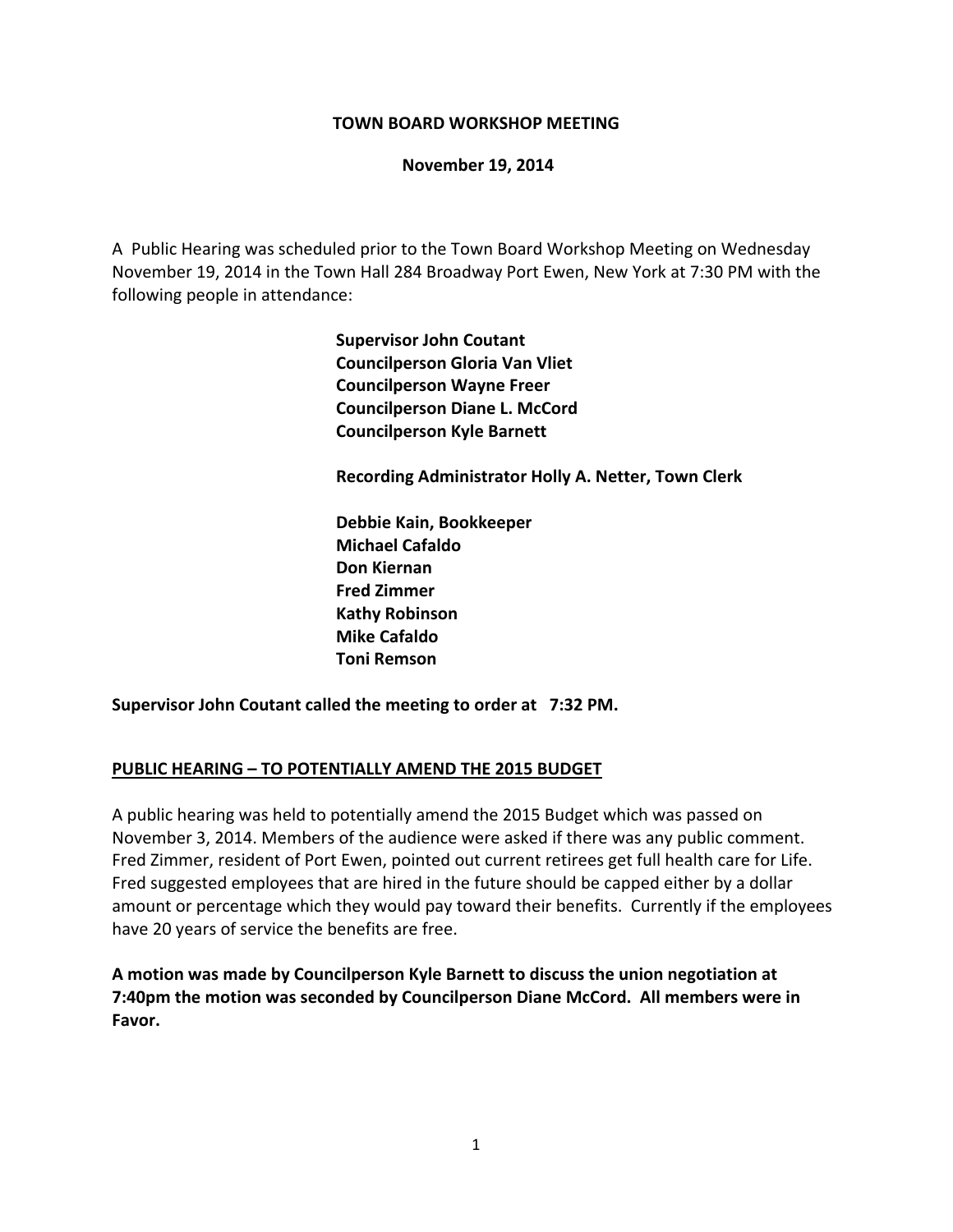**A motion was made by Councilperson Gloria Van Vliet to come out of executive session at 8:10 pm; the motion was seconded by Councilperson Kyle Barnett. All members were in Favor.**

Councilperson Barnett explained the Budget does not change in terms of Expenditures and Revenues. We are reallocating expenditure in the salary line to the social security line, and this will be an even transfer.

## **A Motion was made by Councilperson Wayne Freer to close the Public Hearing. The motion was seconded by Councilperson Diane McCord. All members were in Favor.**

# **A motion was made to approve the 2015 Budget as amended by Councilperson Wayne Freer and seconded by Councilperson Kyle Barnett. All members were in Favor.**

Councilperson Kyle Barnett said we needed a written agreement under Town Law section 268, regarding the highway expenditures that are made. Councilperson Barnett said he will sit down with Highway Superintendent Mike Cafaldo and review a form which will need to be completed listing each of the town roads that are expected to be repaired and their estimated cost. Councilperson Kyle Barnett will also draft a resolution.

### **PUBLIC COMMENT**

Tony Remson resident of 123 East Main Street Port Ewen is requesting the fee for a lot line adjustment on her property. The Remson's are combining three parcels because an addition was built on their home. Dan Terpening combined the properties at the local level but at the County they were still recognized as individual parcels, which raised an issue with her acquiring her Certificate of Occupancy. The building permit was issued and the addition was built. When the structure was complete, Tim Keefe, Building Inspector for the Town, told her he was unable to issue the Certificate of Occupancy because the parcels were not properly combined at the County level. Conversation went back and forth and the Board had questions that needed to be addressed to the Building Inspector. Councilperson Kyle Barnett will follow up with Tim Keefe to get those questions answered. Councilperson Barnett said if because of this situation, Tim Keefe needed a survey which otherwise would not have been required. He was ok with waiving the fee of one lot line adjustment. Mrs. Remson added it was an unforeseen expense that they did not expect to have since the addition was done already and now they were told they needed a survey. Councilperson Freer thought it was fair if the Town waived the fee for the lot ‐ line adjustment for the parcels that were combined on the tax roll and Mrs. Remson would be responsible for the other. All members were in agreement. Town Clerk Holly Netter will give a copy of these minutes to the Planning Board Secretary, April Oneto, for the Remson File.

The second issue Mrs. Remson had was the building of a retaining wall which will be on the Remson property and adjacent to a paper road belonging to the Town. It was determined that Mrs. Remson needed to contact Highway Superintendent Mike Cafaldo to obtain a work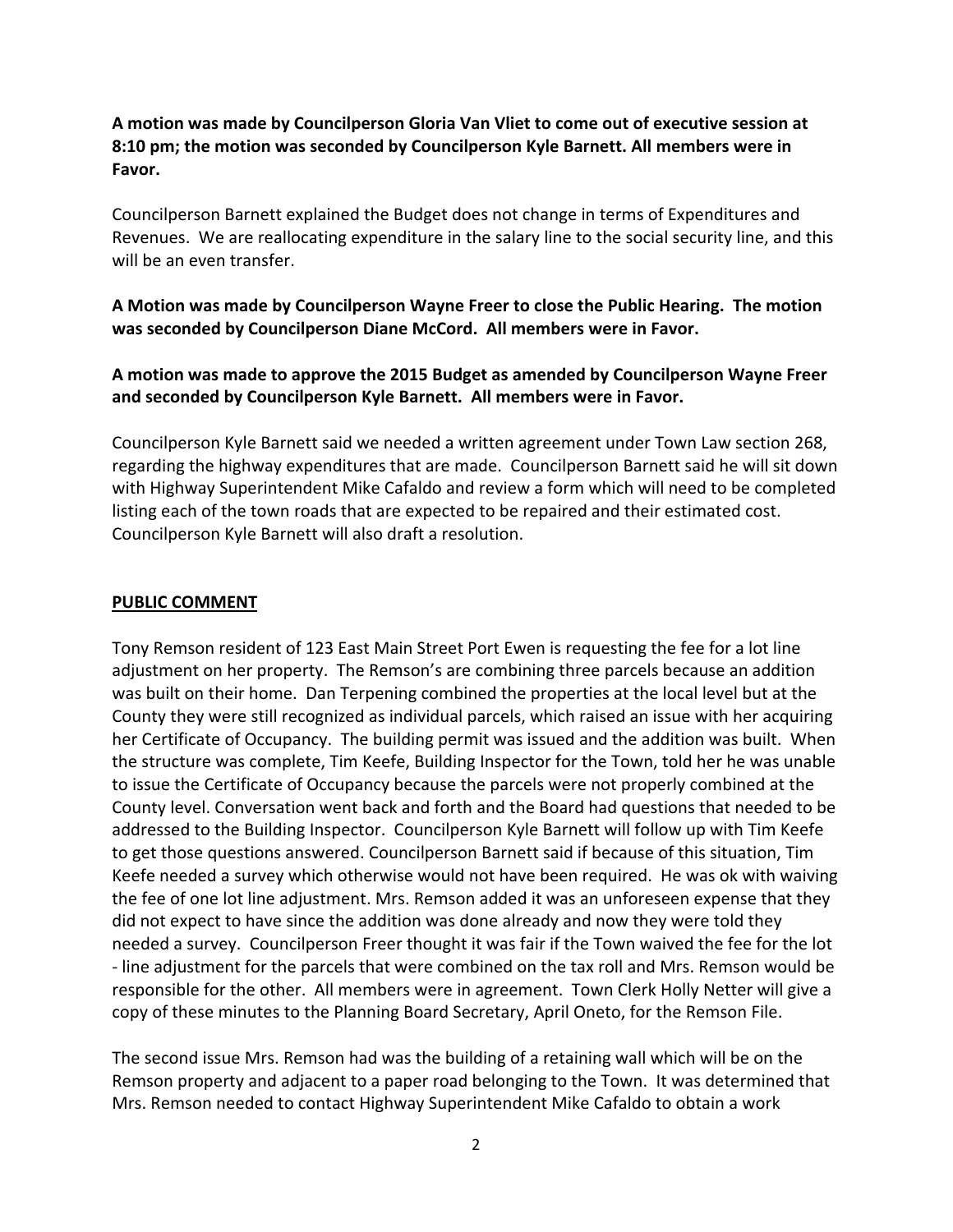permit. The Remsons will provide a waiver of liability should the contractor need to cross onto the Town property to perform their work.

Willy Freer and members from the Town of Esopus Volunteer Ambulance Squad (T.E.V.A.S.) attended the meeting to discuss the possibility of getting some assistance snow plowing. Several years ago the amount of funds budgeted for TEVAS was decreased from \$40,000 to \$20,000. Willy explained one of the major expenses is keeping the area plowed during a snow storm so the ambulances are able to respond to emergencies. They are not looking to put any hardship on the Town but he hoped to agree to share services. The Town Trucks opened up the entrances which were blocked from the State plows. In lieu of asking the town for money to help defray the cost of plowing, TEVAS was asking for assistance with the plowing of their parking lot. If the Town is to share any services it needs to be added to the annual contract. John Coutant asked for last year's financials, Bill Liese, will drop them off to the Town Clerks office. Bill Liese said they had their budget meeting last week and they are scraping to get by. Mr. Liese explained it may look good on paper but that is not the case. This year TEVAS spent \$10,000 to repair an ambulance and are a year behind on replacing the vehicle. TEVAS has made almost 800 calls so far this year. The Board will talk to Mike Cafaldo and if plausible the contract will need to be amended. As long as the service is written in the contract there is not an issue with performing the duties in exchange for TEVAS assistance in all of the Town events such as the Memorial Day Parade, Fall Festival and Tug Boat Festival.

Willy Freer also represents the Esopus Fire Department and gave Supervisor Coutant a letter addressing a concern with the discrepancy of 911 addresses within the Esopus Fire District. Many times the house numbers do not go in order or multiple buildings are located on one parcel. When there is a call the responders have no way of knowing which building the emergency is in. An example was given of Cabrini, Marist Brothers, Christian Brothers & Holy Cross. It was determined these issues may not be unique to Esopus. Discrepancies can also be found in Port Ewen, St. Remy, Connelly and Rifton districts. Further investigation is needed to determine how we can get the problem rectified.

### **KATHY ROBINSON – WINTER WONDERLAND PARADE**

Kathy Robinson updated the Town Board with the marketing efforts and status of the Winter Wonderland Parade. There will be a run at 2:30 that afternoon organized by Austin Benjamin of Essential Fitness to benefit families in need, which is new this year. Kathy explained how the hot chocolate poses a problem whether Quick Chek or the Town provides Hot Chocolate. This Parade is run by only 7 people from the Recreation Committee, they do not have the man power to get this all done. The committee starts at 7am in the morning and work throughout the day decorating and cleaning up. Kathy gave an example of what was needed to provide the Hot Chocolate. She said in order to have Hot Chocolate you need: the hot chocolate machine, Binnewater needs to come with the water, 3 generators, 6 tables which she gets donated, the tent and lights then need to be set up. This is why there is a change this year and it will be just Cookies given out by Mrs. Clause. The parade is December 13, 2014 with a snow date of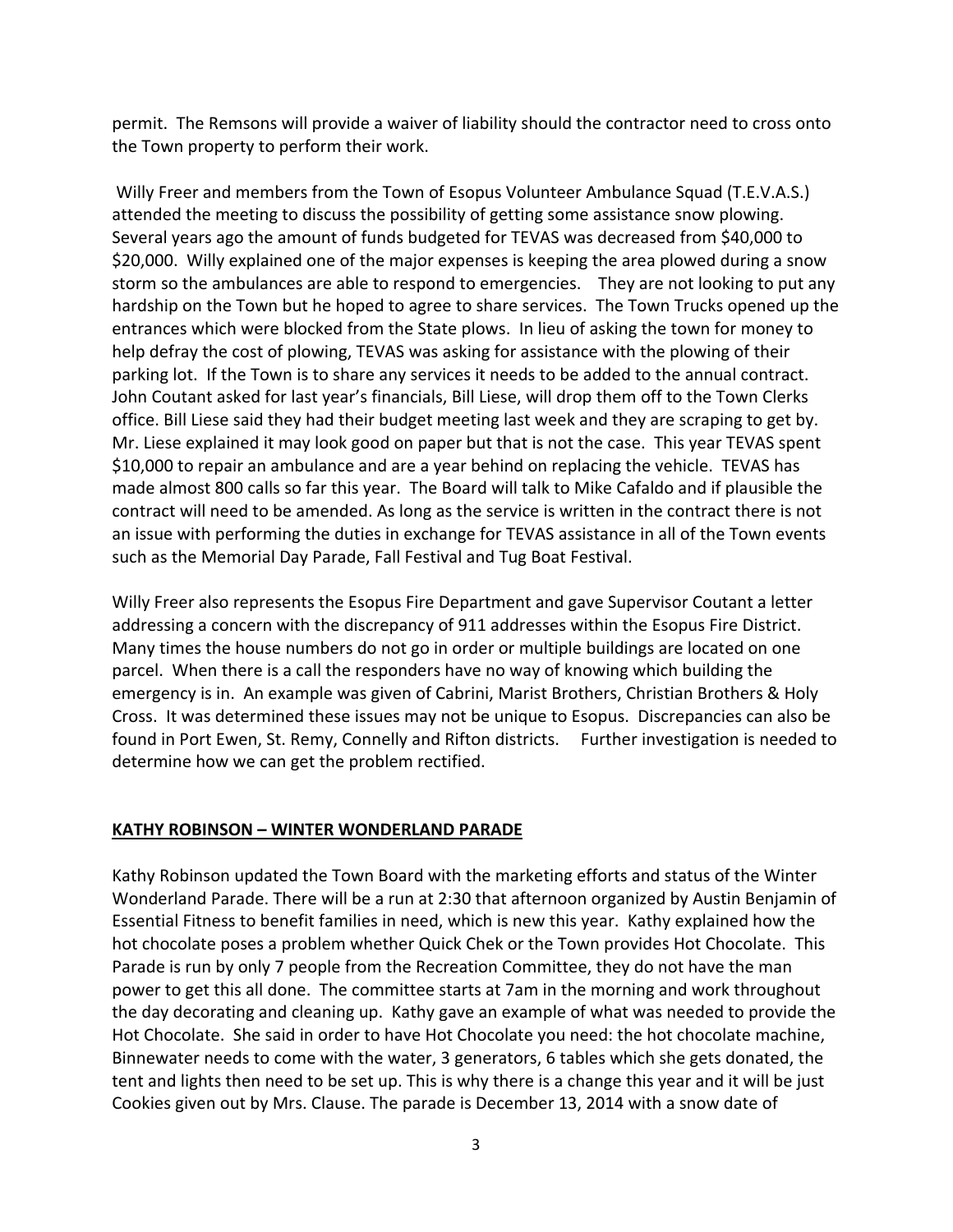December 14, 2014 at 5:30 starting at Medrex. The committee is doing a hat, gloves and mitten drive throughout local businesses in town. Kathy was also able to get donations from the following businesses: Mario's ‐ Five \$20 Gift certificates, Essential Fitness five \$100 Gift Certificates, Harry VanVliet giftcards for Target and Betty Shanley ‐ Manicone will give five \$25 gift certificates. April & Co will donate five Salon Certificates for a family of four. Donations are still coming. These certificates will be distributed to deserving families from Robert Graves School. Dr. Anderson donated \$100 for coats, hats and mittens to families from Robert Graves School. Hats, mitten and gloves will be distributed to George Washington Elementary School, John F Kennedy Elementary School and the Shelter for Battered Women and Children. There will be music by Greg Gatine and the tree will be lit. At the conclusion of her update, Kathy Robinson submitted her resignation to the Board as Organizer of the Winter Wonderland Parade. Kathy had this vision 9 years ago and the parade has gotten better each year. The Board was saddened by her resignation.

### Water/Sewer Department ‐ Resolution

Don Kiernan provided the Town Board with a copy of the Resolution for the increase in sewer rates. He would like to have the resolution presented at the November Town Board meeting.

### Tucker Pond

Fred Zimmer, Planning Board Member had a conversation with Town of Esopus Building Inspector, Tim Keefe, regarding Tucker Pond. It appears six units are rented instead of the four units that have Certificates of Occupancies. Fred said Tim Keefe called his contact from Tucker Pond and issued an Order to Remedy. The units were supposed to be town homes and not rental apartments. Tucker Pond has filed paperwork to create a home owners association. Fred said as they get their C.O.'s their assessments will increase.

## UCSPCA CONTRACT

The Dog Contract was drafted by Town Clerk Holly Netter and a copy was provided to the Board for review. All Board Members will review and share any comments or concerns prior to the contract being sent to the UCSPCA.

### **TRANSFER STATION**

Councilpersons Diane McCord and Wayne Freer met with Town of Lloyd Supervisor, Paul Hansen to discuss the possibility of shared services of our transfer station. Councilperson McCord said she had hoped if Lloyd wanted to come to Esopus we could share equipment and split all of the cost evenly. This was not what Supervisor Hansen had in mind. Councilperson Freer said he felt between the time the meeting was set up and when they actually met, Lloyd had a change in heart of what they were going to do. Originally Lloyd had planned to close their transfer station, hence what Esopus thought was going to be offered was not offered at all.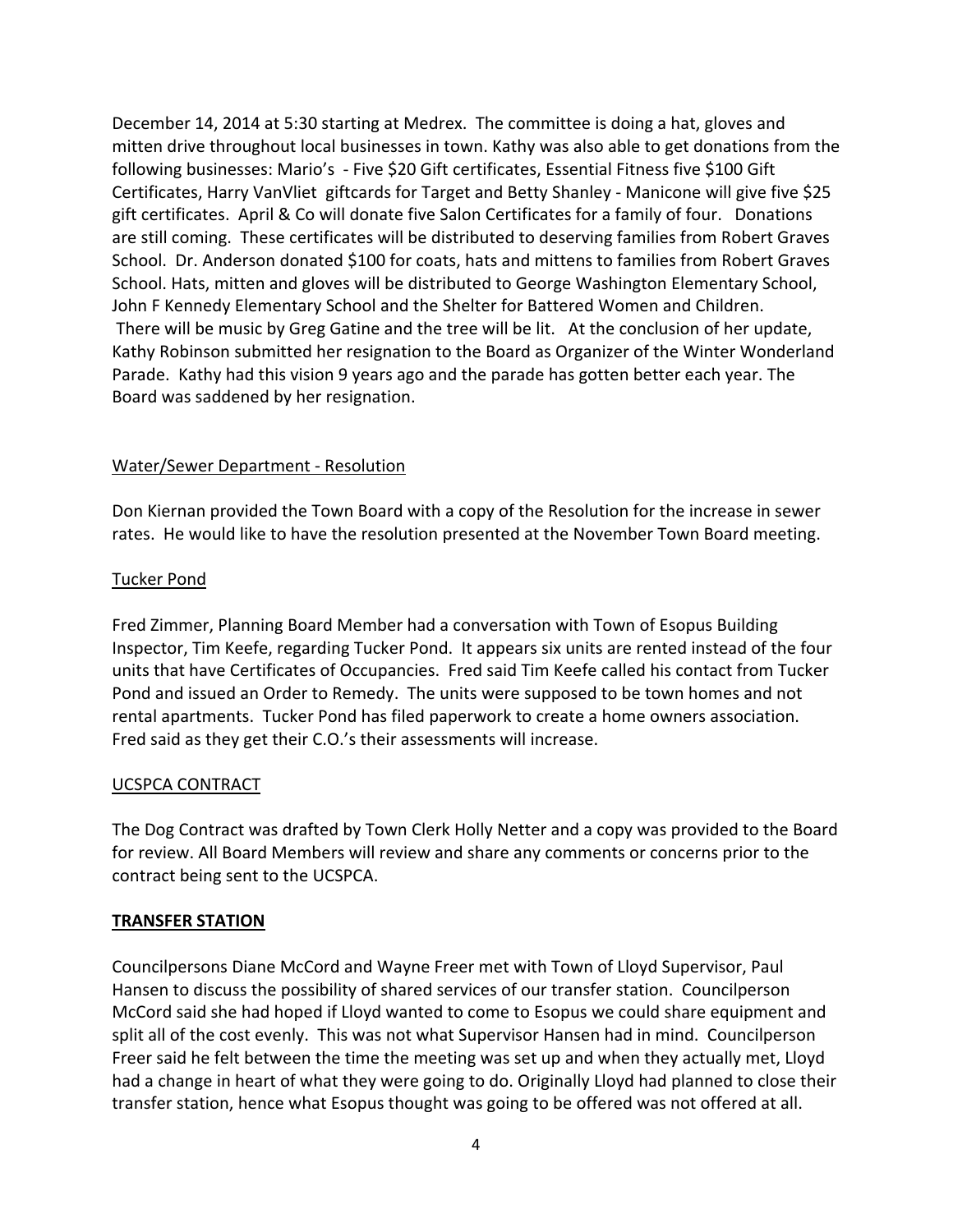The offer Lloyd had provided was to be open 3 days and have Esopus open 3 days. The two towns could utilize either station for a fee. This offer did not have substantial benefit to the Town of Esopus. Lloyd shared how they currently operate their station and some suggestions were made. Lloyd does not accept cash payments, customers purchase cards at the Town Clerks office and cards are punched at the transfer station to pay for their transaction. Lloyd has cameras set up in the dumping area. Esopus will also need to increase fees charged. Councilperson Wayne Freer said he liked Lloyd's concept of charging for brush. Lloyd offered to have their residents pay \$5 to use our station on the days we operated. The Board agreed they do not have to be open 5 days a week.

## **Employment Agreement – Questions – Timothy Keefe**

Supervisor Coutant asked if the Board Members had any questions or comments regarding the contract for Tim Keefe, Building Inspector/Code Enforcement Officer. Councilperson Freer said he had the same concerns as in the past with regard to paying extra money for driving to work. Councilperson Freer also stated Debbie Pugliese is the only one he every sees on nights and weekends responding to the calls. Councilperson Gloria Van Vliet felt Tim should attend the ZBA meetings. If Tim is asked to attend additional meetings he would flex his schedule or earn comp time.

### **APPLICATION – ROSELINA WILLIAMSON – ENVIRONMENTAL BOARD**

Roselina Williamson is a resident of Esopus attending Dutchess Community College who would like to join the Environmental Board. An interview will be set up at a future workshop meeting.

## RESIGNATION – MICHAEL MANICONE – PLANNING BOARD

Michael Manicone has resigned from our Planning Board. Advertising will need to be done to fill the positions available on the various boards. It was determined since the Planning board meeting for December was cancelled, they would postpone the advertisement in the paper until a later date.

## **ELECTRICAL INSPECTION AGENCY – SWITCH‐ON‐ELECTRIC**

Switch‐On‐Electric is requesting to be included on the Town's list of approved electrical inspection agencies. The Town Board will make a decision at the November Town Board Meeting.

### **SUPERIOR PHONE COMPANY – CALLER ID**

When the Town Hall was built there was a Board which was never installed to provide the caller ID to display on the individual phones. The cost of the board is \$488.00 plus one to two hours of installation cost. This is a capital improvement to the building and will be charged as such. This